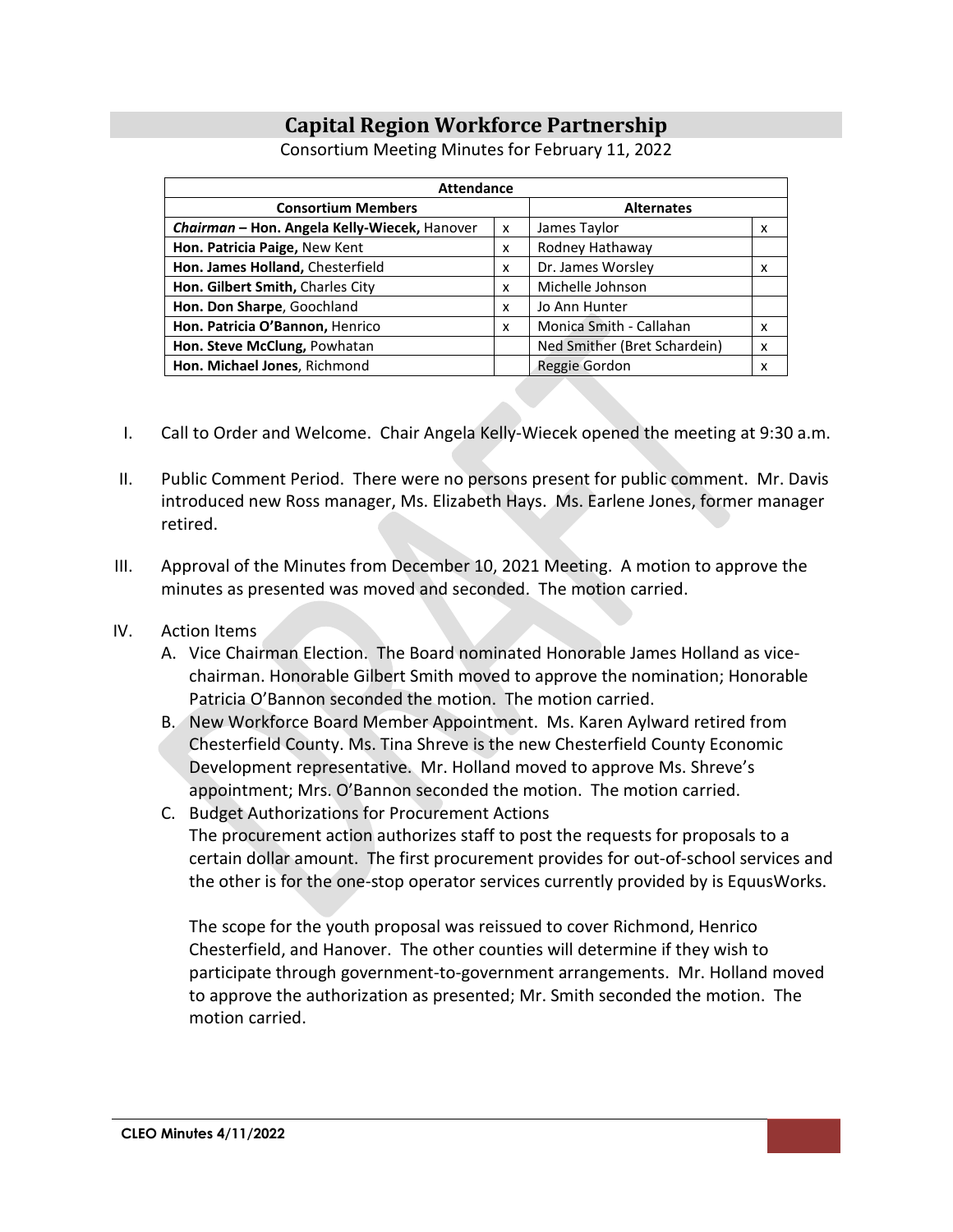- V. Information Items
	- A. Strategic Plan and Committees. The Board created three new committees to advance its Strategic Plan.
		- a. External Alignment and Outcomes Committee (formerly Strategy & Outcomes). The committee will focus on Goal 1 and Goal 4 of the Strategic Plan. Committees are not restricted to Board members; alternates, department heads, or agency staff may join.
		- b. Equity and Access. The committee will focus on Goal 2 and Goal 3 of the Strategic Plan. Items include equity of services, small businesses, and underserved populations.
		- c. Governance Committee focusing on the organization health of the Board. Members interested in serving or having staff or other community partners from their jurisdictions serve on committees should contact Brian.

There was discussion about how progress against plan implementation will be measured and tracked. Mr. Davis responded that Action Plans will be be developed by each committee to prioritize actions; and include the who, what, and how to measure success and identifies accomplishments. A dedicated staff person will be hired and assigned to serve as the strategic liaison to the board and committees.

- B. Director's Report. Data overview on unemployment, labor market, service counts, financials and operational updates, as well as program performance
	- Region's unemployment rate is 2.5%, equating to about 16,000 people.
	- 20,000 more jobs available than previous year
	- Staffing businesses continues to be issue
	- In-demand jobs include retail and healthcare. Logistics jobs are available and provide decent wage
	- Population over 18 with no high school diploma, 88,472 may be identified as group to work on

Action Item for Consideration: CLEO member or members may meet with directors of social services to consider employment opportunities for population receiving TANF or VIEW. If the client is in TANF or VIEW, their consideration of regulations may outweigh their job focus.

### **Service Counts Data**

- Universal customer count is 15,987. The numbers reflect a drop from about 14,000 from pre-pandemic levels.
- The Radford site traffic numbers are approaching that of Chesterfield with only a year of operations.
- PY 20 Enrolled Active Customers was 746.